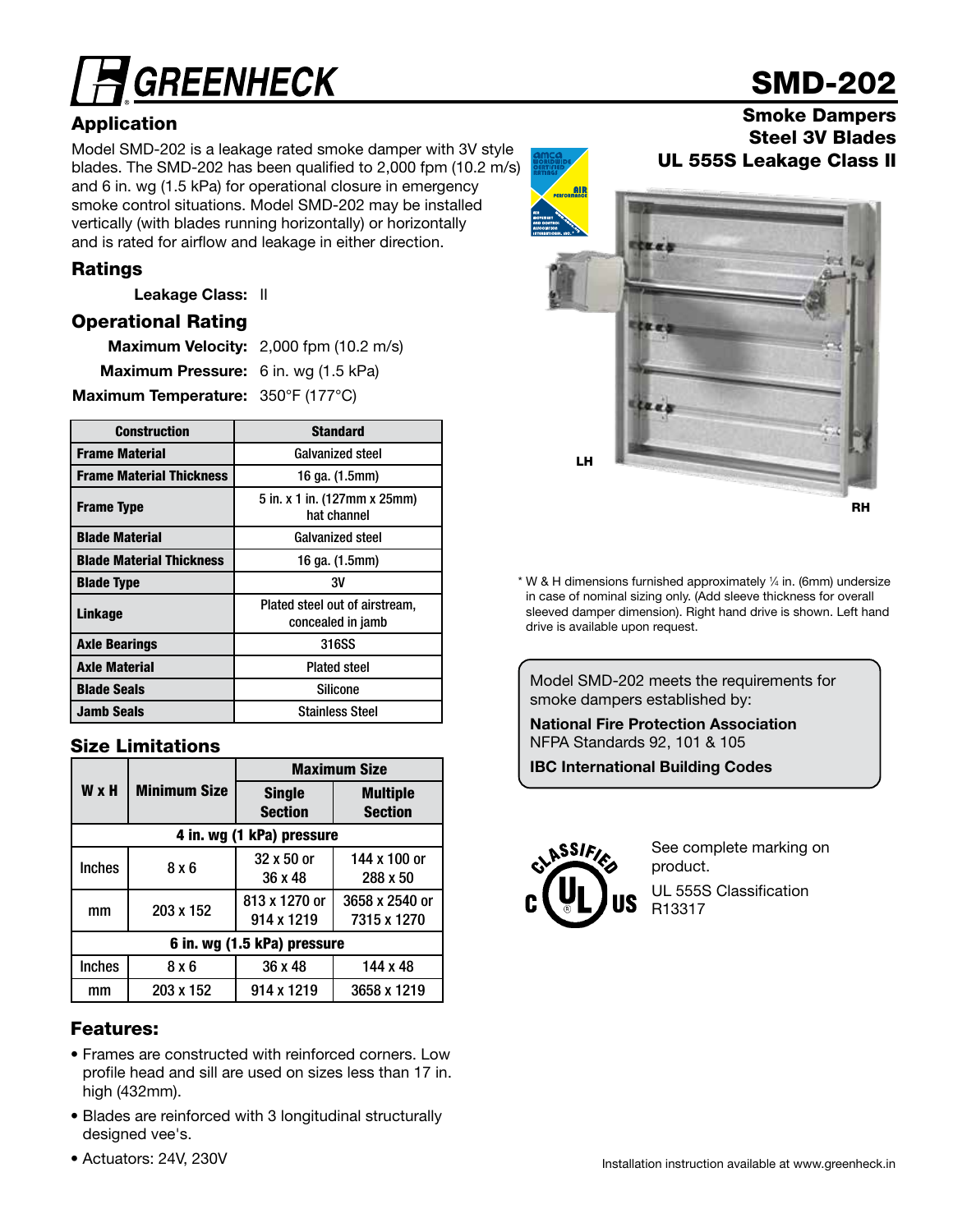## Options for SMD-202:

- Factory mounted accessories
	- POC Retaining angles
		- Quick connect breakaway connections
		- S & drive connections
		- TDF Flange
- OCI (Open closed indication switches)
- Transitions: R

# Pressure Drop Data

This pressure drop testing was conducted in accordance with AMCA Standard 500-D using the three configurations shown. All data has been corrected to represent standard air at a density of .075 lb/ft<sup>3</sup> (1.201 kg/m<sup>3</sup>).

Actual pressure drop found in any HVAC system is a combination of many factors. This pressure drop information along with an analysis of other system influences should be used to estimate actual pressure losses for a damper installed in a given HVAC system.

## AMCA Test Figures

**Figure 5.3** Illustrates a fully ducted damper. This configuration has the lowest pressure drop of the three test configurations because entrance and exit losses are minimized by straight duct runs upstream and downstream of the damper.

**Figure 5.2** Illustrates a ducted damper exhausting air into an open area. This configuration has a lower pressure drop than Figure 5.5 because entrance losses are minimized by a straight duct run upstream of the damper.

Figure 5.5 Illustrates a plenum mounted damper. This configuration has the highest pressure drop because of extremely high entrance and exit losses due to the sudden changes of area in the system.



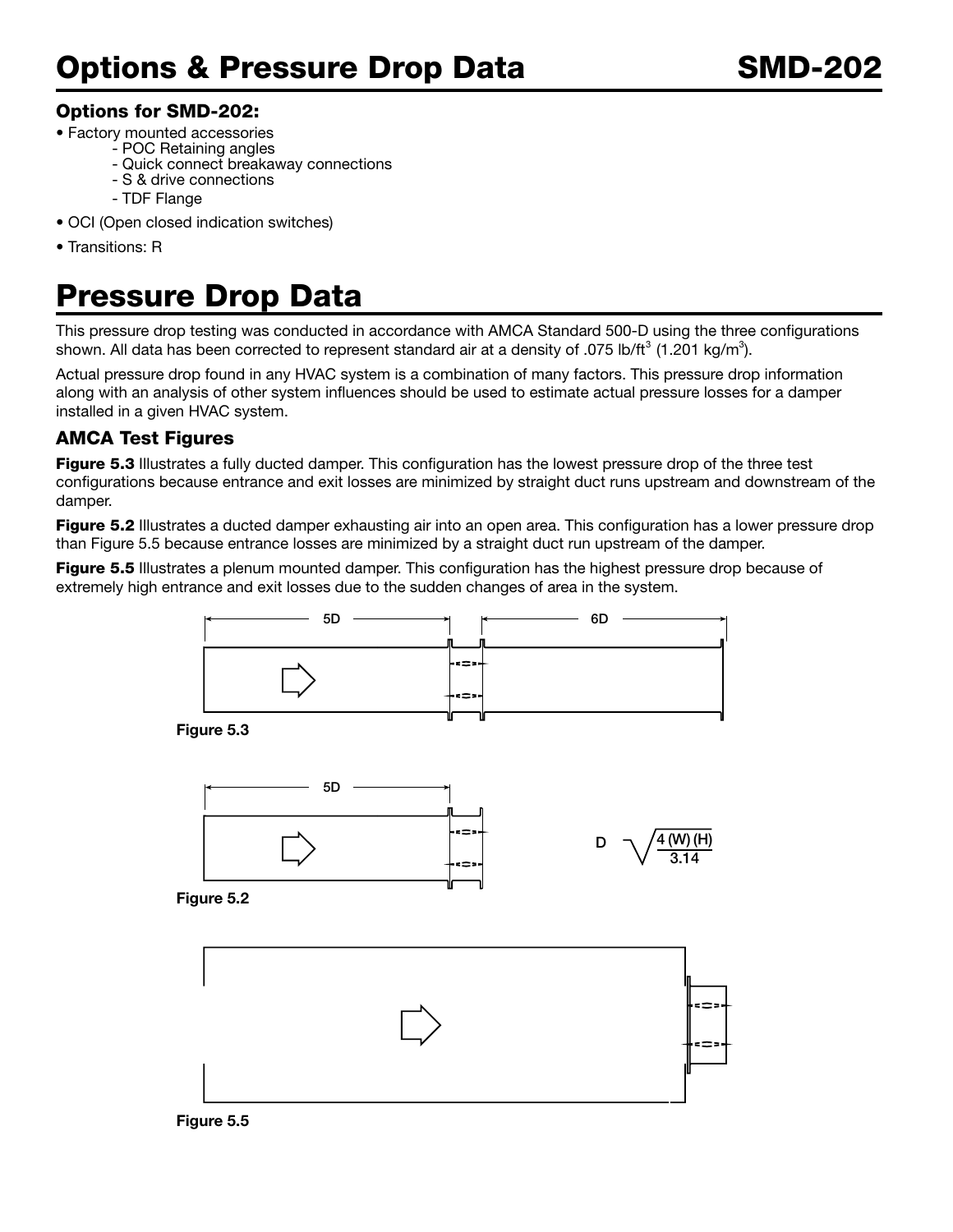# Pressure Drop SMD-202

#### AMCA Figure 5.2



# Velocity (fpm) Pressure Drop

|            | A IZ III. (OVJIIIIII A JUJIIIIII) |                | $2 + 11$ . A $2 + 11$ . (0   0   1   1   1   A 0   0   1   1   1   1 |                | <u>90 iii. A 90 iii. (91 Tiiliii A 91 Tiiliii)</u> | <b>ILLIII.</b> A TU III. (JUJIIIIII A IL |                      |
|------------|-----------------------------------|----------------|----------------------------------------------------------------------|----------------|----------------------------------------------------|------------------------------------------|----------------------|
| city (fpm) | Pressure Drop<br>(in. wg)         | Velocity (fpm) | Pressure Drop<br>(in. <i>wg</i> )                                    | Velocity (fpm) | Pressure Drop<br>(in. <i>wg</i> )                  | Velocity (fpm)                           | Pressure<br>$(in.$ w |
| 500        | 0.04                              | 500            | 0.02                                                                 | 500            | 0.01                                               | 500                                      | 0.01                 |
| 1000       | 0.14                              | 1000           | 0.07                                                                 | 1000           | 0.04                                               | 1000                                     | 0.06                 |
| 1500       | 0.31                              | 1500           | 0.16                                                                 | 1500           | 0.09                                               | 1500                                     | 0.13                 |
| 2000       | 0.55                              | 2000           | 0.29                                                                 | 2000           | 0.16                                               | 2000                                     | 0.23                 |
| 2500       | 0.86                              | 2500           | 0.45                                                                 | 2500           | 0.25                                               | 2500                                     | 0.36                 |
| 3000       | 1.24                              | 3000           | 0.65                                                                 | 3000           | 0.36                                               | 3000                                     | 0.52                 |
| 3500       | 1.69                              | 3500           | 0.89                                                                 | 3500           | 0.49                                               | 3500                                     | 0.70                 |
| 4000       | 2.20                              | 4000           | 1.16                                                                 | 4000           | 0.64                                               | 4000                                     | 0.92                 |
|            |                                   |                |                                                                      |                |                                                    |                                          |                      |

|                | 12 in. x 12 in. (305mm x 305mm) |                | 24 in. x 24 in. (610mm x 610mm) |                | 36 in. x 36 in. (914mm x 914mm)          |                | 12 in. x 48 in. (305mm x 1219mm)         |
|----------------|---------------------------------|----------------|---------------------------------|----------------|------------------------------------------|----------------|------------------------------------------|
| Velocity (fpm) | Pressure Drop<br>(in. wg)       | Velocity (fpm) | Pressure Drop<br>(in. wg)       | Velocity (fpm) | <b>Pressure Drop</b><br>(in. <i>wq</i> ) | Velocity (fpm) | <b>Pressure Drop</b><br>(in. <i>wg</i> ) |
| 500            | 0.04                            | 500            | 0.02                            | 500            | 0.01                                     | 500            | 0.01                                     |
| 1000           | 0.14                            | 1000           | 0.07                            | 1000           | 0.04                                     | 1000           | 0.06                                     |
| 1500           | 0.31                            | 1500           | 0.16                            | 1500           | 0.09                                     | 1500           | 0.13                                     |
| 2000           | 0.55                            | 2000           | 0.29                            | 2000           | 0.16                                     | 2000           | 0.23                                     |
| 2500           | 0.86                            | 2500           | 0.45                            | 2500           | 0.25                                     | 2500           | 0.36                                     |
| 3000           | 1.24                            | 3000           | 0.65                            | 3000           | 0.36                                     | 3000           | 0.52                                     |
| 3500           | 1.69                            | 3500           | 0.89                            | 3500           | 0.49                                     | 3500           | 0.70                                     |
| 4000           | 2.20                            | 4000           | 1.16                            | 4000           | 0.64                                     | 4000           | 0.92                                     |

| ווווועו בו גוווווט טעוויטר איוו |                                       |  |  |  |  |
|---------------------------------|---------------------------------------|--|--|--|--|
| locity (fpm)                    | <b>Pressure Drop</b><br>$(in.$ wg $)$ |  |  |  |  |
| 500                             | 0.01                                  |  |  |  |  |
| 1000                            | 0.06                                  |  |  |  |  |
| 1500                            | 0.13                                  |  |  |  |  |
| 2000                            | 0.23                                  |  |  |  |  |
| 2500                            | 0.36                                  |  |  |  |  |
| 3000                            | 0.52                                  |  |  |  |  |
| 3500                            | 0.70                                  |  |  |  |  |
| 4000                            | 0.92                                  |  |  |  |  |

48 in. x 12 in. (1219mm x 305mm)

| <b>Velocity (fpm)</b> | <b>Pressure Drop</b><br>$(in. wq)$ |
|-----------------------|------------------------------------|
| 500                   | 0.03                               |
| 1000                  | 0.10                               |
| 1500                  | 0.23                               |
| 2000                  | 0.41                               |
| 2500                  | 0.63                               |
| 3000                  | 0.91                               |
| 3500                  | 1.24                               |
| 4000                  | 1.62                               |

#### AMCA Figure 5.3



12 in. x 12 in. (305mm x 305mm) 24 in. x 24 in. (610mm x 610mm) 36 in. x 36 in. (914mm x 914mm) 12 in. x 48 in. (305mm x 1219mm)

| Velocity (fpm) | <b>Pressure Drop</b><br>(in. <i>wq</i> ) |
|----------------|------------------------------------------|
| 500            | 0.02                                     |
| 1000           | 0.09                                     |
| 1500           | 0.20                                     |
| 2000           | 0.36                                     |
| 2500           | 0.56                                     |
| 3000           | 0.81                                     |
| 3500           | 1.10                                     |
| 4000           | 1 44                                     |

#### 5D Velo **Pressure Drop**

| city (fpm) | $(in.$ wg $)$ | Velocity (fpm) |
|------------|---------------|----------------|
| 500        | 0.01          | 500            |
| 1000       | 0.04          | 1000           |
| 1500       | 0.09          | 1500           |
| 2000       | 0.16          | 2000           |
| 2500       | 0.25          | 2500           |
| 3000       | 0.35          | 3000           |
| 3500       | 0.48          | 3500           |
| 4000       | 0.63          | 4000           |

| city (fpm) | Pressure Drop<br>(in. <i>wg</i> ) | Velocity (fpm) | <b>Pressure Drop</b><br>(in. wg) | Velocity (fpm) | <b>Pressure Drop</b><br>(in. <i>wg</i> ) | Velocity (fpm) | Pressure<br>$(in.$ w |
|------------|-----------------------------------|----------------|----------------------------------|----------------|------------------------------------------|----------------|----------------------|
| 500        | 0.02                              | 500            | 0.01                             | 500            | 0.01                                     | 500            | 0.01                 |
| 1000       | 0.09                              | 1000           | 0.04                             | 1000           | 0.03                                     | 1000           | 0.04                 |
| 1500       | 0.20                              | 1500           | 0.09                             | 1500           | 0.06                                     | 1500           | 0.10                 |
| 2000       | 0.36                              | 2000           | 0.16                             | 2000           | 0.11                                     | 2000           | 0.17                 |
| 2500       | 0.56                              | 2500           | 0.25                             | 2500           | 0.17                                     | 2500           | 0.27                 |
| 3000       | 0.81                              | 3000           | 0.35                             | 3000           | 0.24                                     | 3000           | 0.39                 |
| 3500       | 1.10                              | 3500           | 0.48                             | 3500           | 0.33                                     | 3500           | 0.53                 |
| 4000       | .44                               | 4000           | 0.63                             | 4000           | 0.42                                     | 4000           | 0.70                 |

| <b>Velocity (fpm)</b> | <b>Pressure Drop</b><br>$(in.$ wg $)$ |
|-----------------------|---------------------------------------|
| 500                   | 0.01                                  |
| 1000                  | 0.04                                  |
| 1500                  | 0.10                                  |
| 2000                  | 0.17                                  |
| 2500                  | 0.27                                  |
| 3000                  | 0.39                                  |
| 3500                  | 0.53                                  |
| 4000                  | 0.70                                  |

48 in. x 12 in. (1219mm x 305mm)

| <b>Velocity (fpm)</b> | <b>Pressure Drop</b><br>$(in.$ wg $)$ |
|-----------------------|---------------------------------------|
| 500                   | 0.02                                  |
| 1000                  | 0.07                                  |
| 1500                  | 0.16                                  |
| 2000                  | 0.29                                  |
| 2500                  | 0.45                                  |
| 3000                  | 0.64                                  |
| 3500                  | 0.88                                  |
| 4000                  | 1.14                                  |

#### AMCA Figure 5.5

**Velocity (fpm)**

**Pressure Drop**



 $Velocity (fpm)$ 

500 0.06 500 0.03 500 0.03 500 0.03 1000 | 0.22 | 1000 | 0.14 | 1000 | 0.12 | 1000 | 0.13 1500 | 0.50 | 1500 | 0.31 | 1500 | 0.26 | 1500 | 0.30 2000 0.89 2000 0.54 2000 0.46 2000 0.53 2500 | 1.39 | 2.500 | 0.85 | 2.500 | 0.73 | 2.500 | 0.83 3000 2.00 3000 1.22 3000 1.05 3000 1.19 3500 2.72 3500 1.66 3500 1.42 3500 1.62 4000 | 3.55 | | 4000 | 2.17 | | 4000 | 1.86 | | | 4000 | 2.11

12 in. x 12 in. (305mm x 305mm) 24 in. x 24 in. (610mm x 610mm) 36 in. x 36 in. (914mm x 914mm) 12 in. x 48 in. (305mm x 1219mm)

**Pressure Drop**



**Pressure Drop (in. wg)**

**(in. wg) Velocity (fpm)**

#### 48 in. x 12 in. (1219mm x 305mm)

| <b>Velocity (fpm)</b> | <b>Pressure Drop</b><br>$(in.$ wg $)$ |  |
|-----------------------|---------------------------------------|--|
| 500                   | 0.04                                  |  |
| 1000                  | 0.17                                  |  |
| 1500                  | 0.38                                  |  |
| 2000                  | 0.67                                  |  |
| 2500                  | 1.04                                  |  |
| 3000                  | 1.50                                  |  |
| 3500                  | 2.05                                  |  |
| 4000                  | 2.67                                  |  |



**(in. wg) Velocity (fpm)**

**Pressure Drop**

Greenheck India Private Limited certifies that the model SMD-202 shown herein is licensed to bear the AMCA Seal. The ratings shown are based on tests and procedures performed in accordance with AMCA Publication 511 and comply with the requirements of the AMCA Certified Ratings Programs. The AMCA Certified Ratings Seal applies to air performance ratings only.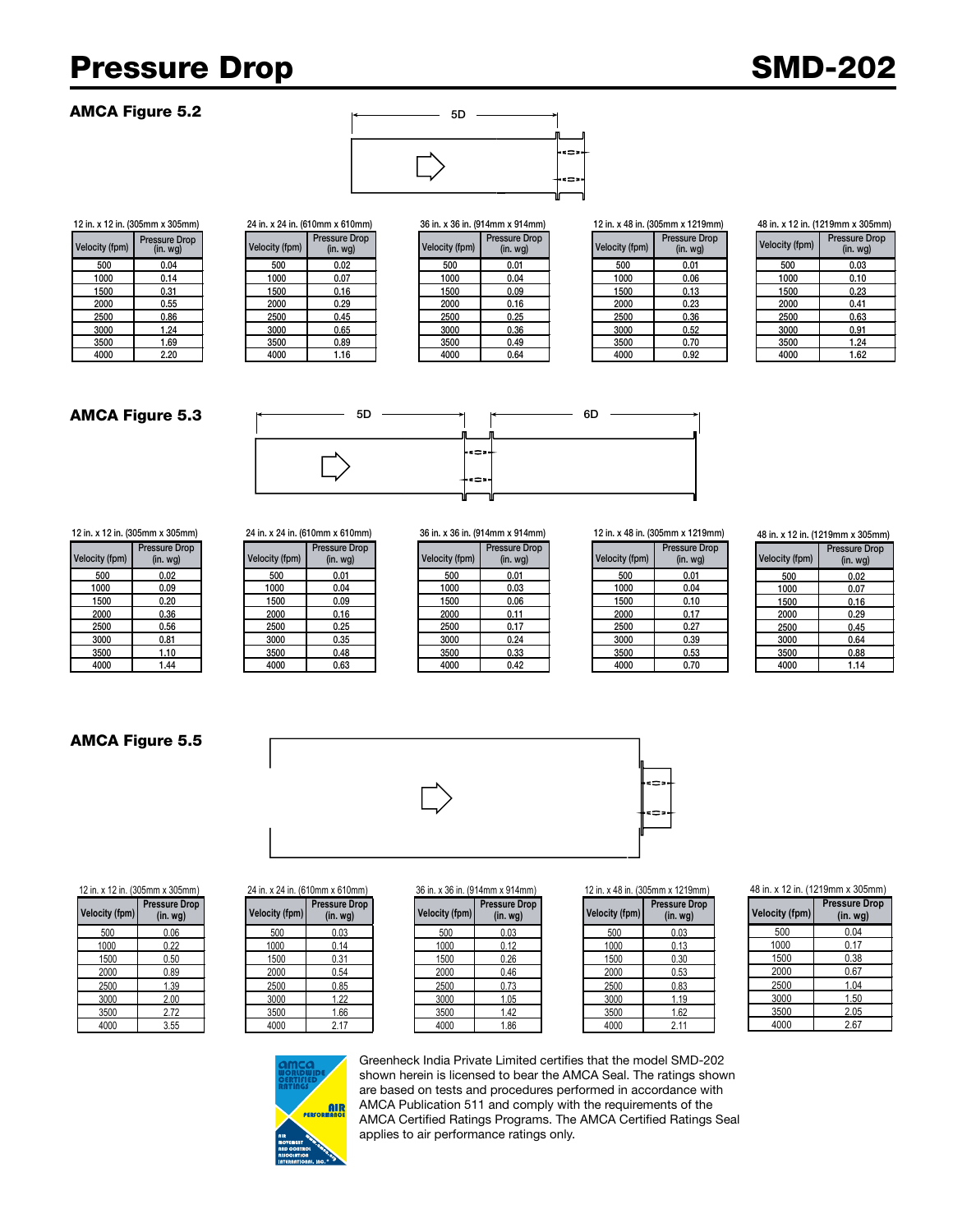#### Actuators and Accessories Space Envelopes

Externally mounted actuators always require space outside of the damper sleeve. The "S" dimension illustrates the clearance required for various available actuators.

On dampers less than 18 in. (457mm) high, actuators may also require clearances above and/or below the sleeve. "B" and "T" dimensions are *worst-case* clearance requirements for some dampers less than 18 in. (457mm) high. All damper sizes under 18 in. (457mm) high do not require these worst case clearances. If space availability above or below the damper sleeve is limited, each damper size should be individually evaluated.



|                                | B*                                         | T*                            | S                |               |  |  |
|--------------------------------|--------------------------------------------|-------------------------------|------------------|---------------|--|--|
| <b>Actuator Type/Model</b>     | With                                       | With<br><b>RRL or RRL/OCI</b> | <b>PiggyBack</b> |               |  |  |
|                                | <b>RRL or RRL/OCI</b>                      |                               | <b>No</b>        | <b>Yes</b>    |  |  |
| 24 Volt AC                     |                                            |                               |                  |               |  |  |
| FSAF24 (-S) Belimo             | 12 <sup>3</sup> / <sub>4</sub> in. (324mm) | 0                             | 6 in. (152mm)    | NA            |  |  |
| FSAF24-BAL (-S) Belimo         | 12 <sup>3</sup> / <sub>4</sub> in. (324mm) | 0                             | 6 in. (152mm)    | NА            |  |  |
| FSLF24 (-S) Belimo             | $3\frac{1}{2}$ in (89mm)                   | 0                             | 6 in. (152mm)    | NА            |  |  |
| FSNF24 (-S) Belimo             | 12 <sup>3</sup> / <sub>4</sub> in. (324mm) | 0                             | 6 in. (152mm)    | 9 in. (229mm) |  |  |
| <b>ML8XXX Series Honeywell</b> | 4 <sup>3</sup> / <sub>4</sub> in. (121mm)  | 0                             | 6 in. (152mm)    | NA            |  |  |
| <b>MS8X09 Series Honeywell</b> | 4 <sup>3</sup> / <sub>4</sub> in. (121mm)  | $\bf{0}$                      | 6 in. (152mm)    | NА            |  |  |
| <b>MS8120 Series Honeywell</b> | 12 <sup>3</sup> / <sub>4</sub> in. (324mm) | 0                             | 6 in. (152mm)    | 9 in. (229m)  |  |  |
| 230 Volt AC                    |                                            |                               |                  |               |  |  |
| FSLF230 (-S) Belimo            | $3\frac{1}{2}$ in (89mm)                   | 0                             | 6 in. (152mm)    | <b>NA</b>     |  |  |
| FSNF230 (-S) Belimo            | 12 <sup>3</sup> / <sub>4</sub> in. (324mm) | 0                             | 6 in. (152mm)    | 9 in. (229mm) |  |  |
| <b>ML4XXX Series Honeywell</b> | 4 <sup>3</sup> / <sub>4</sub> in. (121mm)  | 0                             | 6 in. (152mm)    | NA.           |  |  |
| MS4X09 Series Honeywell        | $4\%$ in. (121mm)                          | 0                             | 6 in. (152mm)    | NA.           |  |  |
| <b>MS4620 Series Honeywell</b> | 12 <sup>3</sup> / <sub>4</sub> in. (324mm) | 0                             | 6 in. (152mm)    | 9 in. (229mm) |  |  |

\* For dampers 18 in. (457mm) or more in height these dimensions are 0 in. (0mm)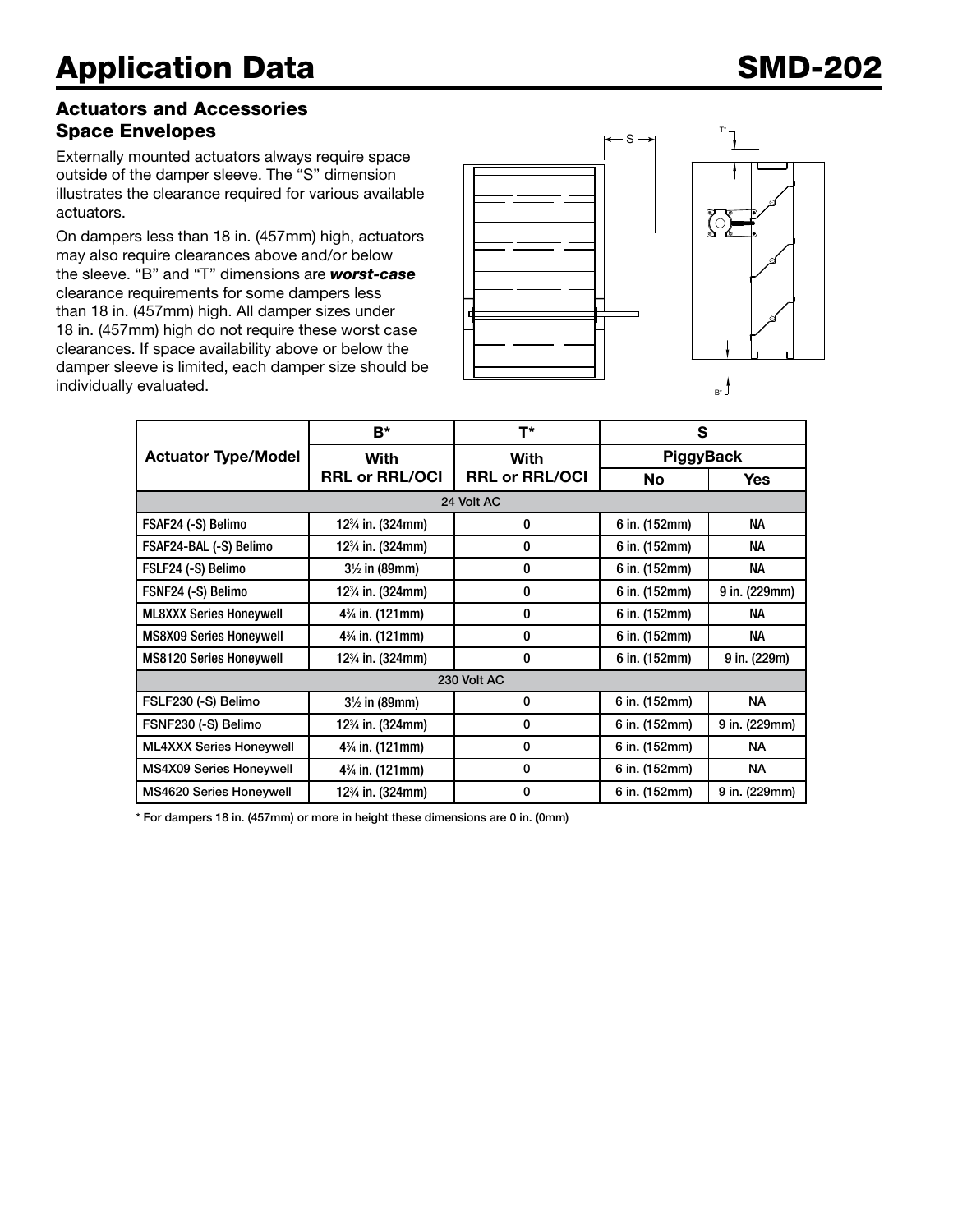# Application Data SMD-202

A 5 in. Sideplate Length\*\*

## Damper Sleeve Dimensional Data

The drawings below and corresponding table show the position of the SMD-202 damper when mounted in a factory sleeve. The standard mounting locations provide enough space for the mounting of actuators, controls and allow space for installation of retaining angles and duct connections.

The standard location of a damper mounted in a factory sleeve ("A" dimension) is shown below. The damper can be positioned at other locations within a range of 6 in. (152mm) to 16 in. (406mm) for the "A" dimension.

|                                                    | "A" Dimension                            |                |                  |  |  |
|----------------------------------------------------|------------------------------------------|----------------|------------------|--|--|
| in. (mm)                                           | <b>Sleeve</b>                            |                |                  |  |  |
|                                                    | <b>Standard</b>                          | <b>Maximum</b> | <b>Sideplate</b> |  |  |
| All Dampers                                        | 7 <sup>3</sup> / <sub>16</sub> in. (183) | 16 (406)       | $6\%$ (157)      |  |  |
| When Height is<br>11 in. (279) or<br>less with OCI | 12 (305)                                 | 16 (406)       | 12<br>(305)      |  |  |

NOTE: Entire damper frame is not required to be installed within the wall.

## Damper Sizing Information

Dampers larger than maximum single section size are supplied as a factory assembly of two or more sections of equal size. The following figures show maximum damper section size and assembly configurations for multi-section dampers.